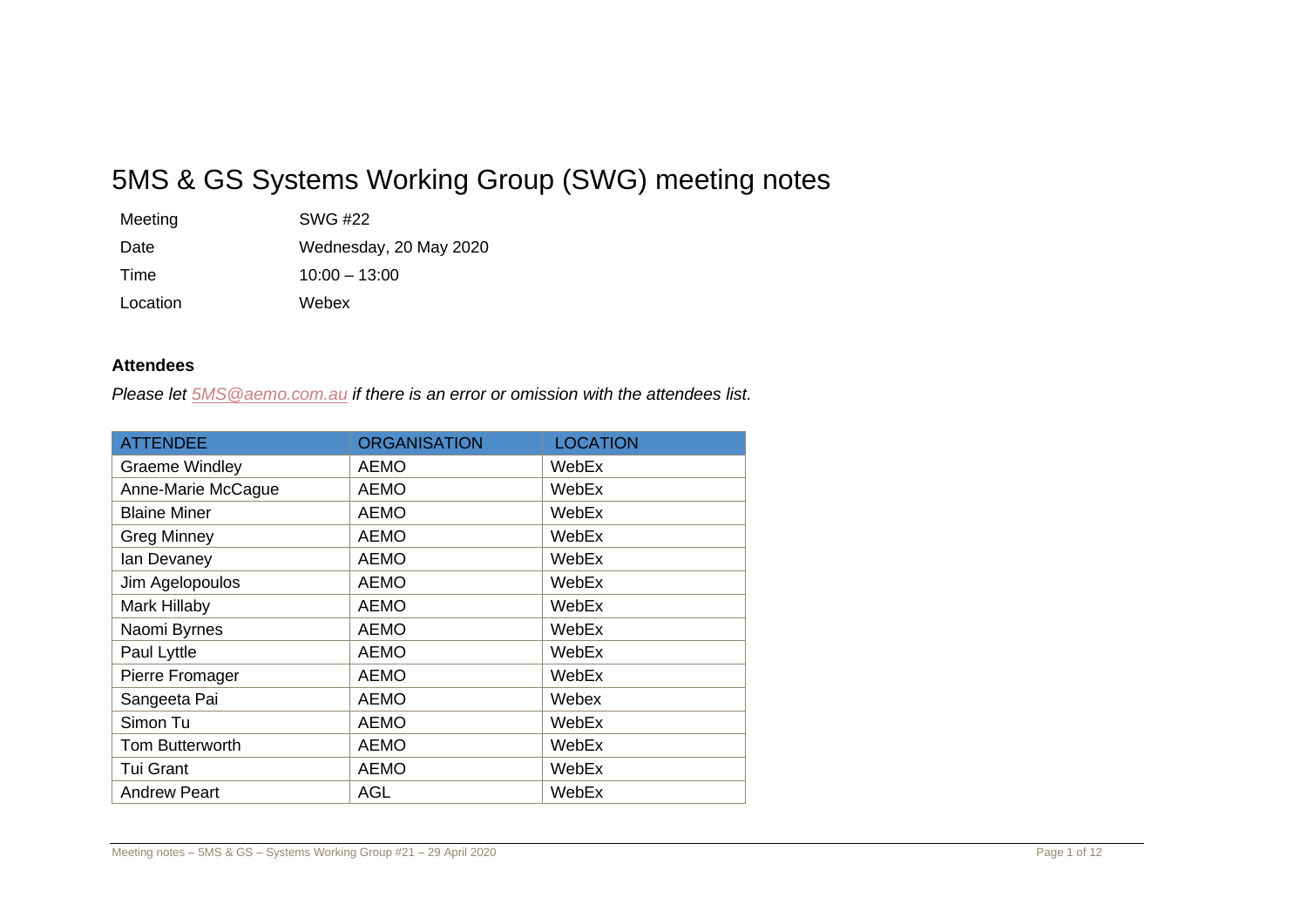

| Annett Reitmann        | <b>AGL</b>              | WebEx |  |
|------------------------|-------------------------|-------|--|
| <b>Chris Leffley</b>   | <b>AGL</b>              | WebEx |  |
| <b>Gail Mitchell</b>   | <b>AGL</b>              | WebEx |  |
| Subhra Sekhar Kar      | <b>AGL</b>              | WebEx |  |
| Natasha Rajdev         | Alinta Energy           | WebEx |  |
| Soham Roy Chaudhuri    | Alinta Energy           | WebEx |  |
| <b>Stuart Robinson</b> | <b>Arrow Energy</b>     | WebEx |  |
| <b>Stuart Robinson</b> | <b>Arrow Energy</b>     | WebEx |  |
| <b>Stuart Robinson</b> | <b>Arrow Energy</b>     | WebEx |  |
| Craig Eadie            | Aurora Energy           | WebEx |  |
| <b>Kevin Boutchard</b> | Aurora Energy           | WebEx |  |
| Alex Polonetskiy       | Ausgrid                 | WebEx |  |
| Mmaleki                | <b>Ausnet Services</b>  | WebEx |  |
| Vesna Dulovic          | <b>Ausnet Services</b>  | WebEx |  |
| <b>Trent Smith</b>     | <b>Brave Energy</b>     | WebEx |  |
| <b>James Hutt</b>      | <b>CS Energy</b>        | WebEx |  |
| Khadka Ramesh          | <b>Electranet</b>       | WebEx |  |
| Dino Ou                | <b>Endeavor Energy</b>  | WebEx |  |
| Nicole Bright          | Energex                 | WebEx |  |
| <b>Steve Smith</b>     | Energex                 | WebEx |  |
| Jon Ham                | Energy Australia        | WebEx |  |
| Luke Emrose            | <b>Energy Australia</b> | WebEx |  |
| Roy Utomo              | <b>Energy Australia</b> | WebEx |  |
| Roy Utomo              | <b>Energy Australia</b> | WebEx |  |
| <b>Tilin Yi</b>        | Energy Australia        | WebEx |  |
| Joseph Giddings        | <b>Energy One</b>       | WebEx |  |
| Andrew Lenga           | Engie                   | WebEx |  |
| Avinash                | Engie                   | WebEx |  |

Meeting notes – 5MS & GS – Systems Working Group #22 – 20 May 2020 Page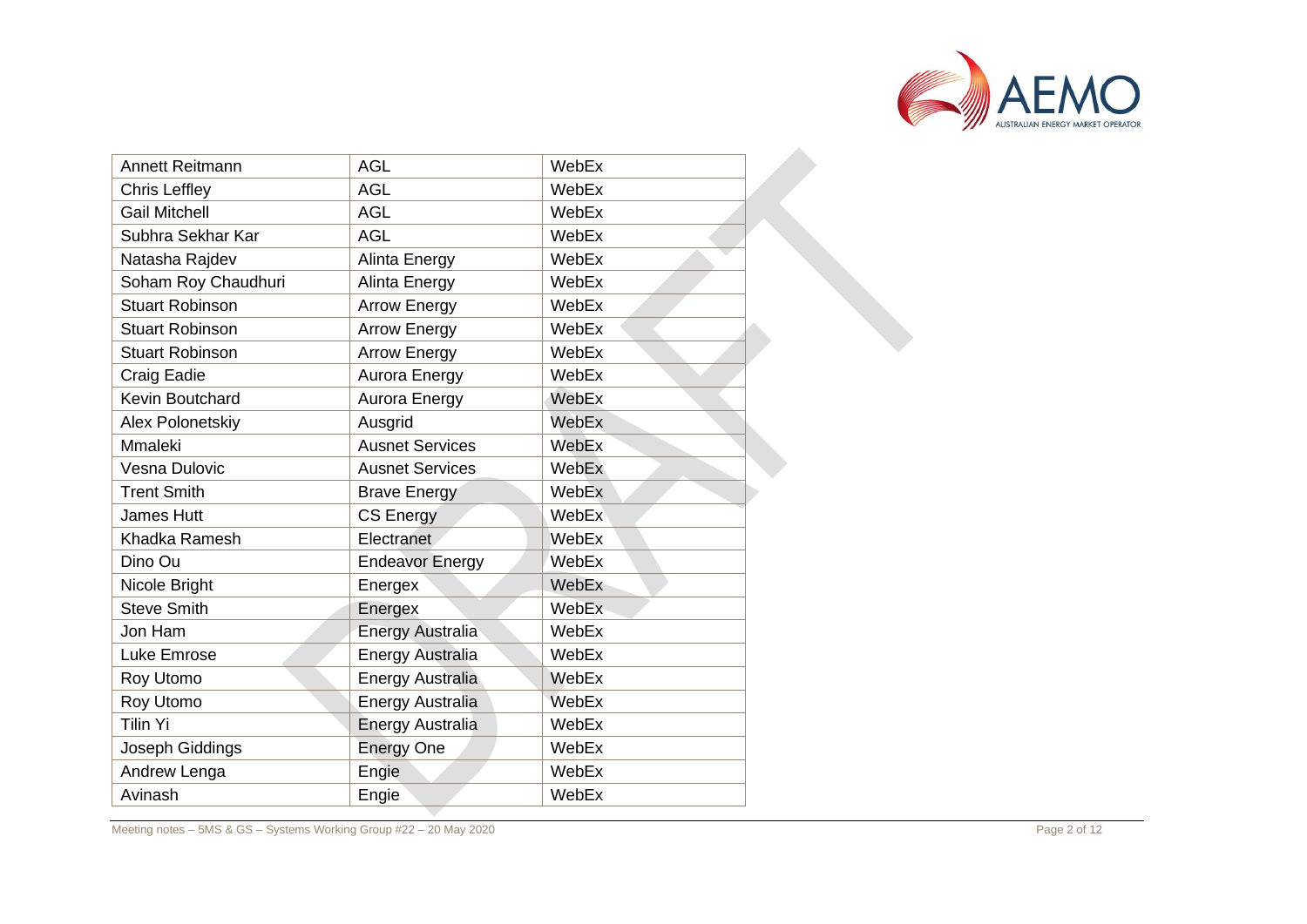

| <b>Drew Pass</b>        | Engie                    | WebEx        |
|-------------------------|--------------------------|--------------|
| <b>Greg Fawcett</b>     | Engie                    | WebEx        |
| Ingrid Farah            | <b>Ergon Energy</b>      | WebEx        |
| <b>Belinda Jarrett</b>  | <b>ERM Power</b>         | WebEx        |
| <b>Emily Lewis</b>      | <b>ERM Power</b>         | WebEx        |
| Sharleen Flanagan       | <b>ERM Power</b>         | WebEx        |
| Snehal Jogiya           | <b>ERM Power</b>         | WebEx        |
| <b>Stewart Bryce</b>    | <b>ERM Power</b>         | WebEx        |
| Adam Dubojski           | <b>Essential Energy</b>  | WebEx        |
| <b>Andrew Steer</b>     | Gentrack                 | WebEx        |
| Jarrah Rijswijk         | Hydro Tas                | WebEx        |
| Suraj                   | Intellihub               | WebEx        |
| Marina Bakh             | Jemena                   | WebEx        |
| <b>Matthew Mullen</b>   | Jemena                   | WebEx        |
| Raj Aravinthan          | Jemena                   | WebEx        |
| Tejas Vadera            | Jemena                   | WebEx        |
| Dan Hillier             | Meridian                 | <b>WebEx</b> |
| Sreeni Srirangam        | <b>Metering Dynamics</b> | WebEx        |
| Mark Lee                | Momentum Energy          | WebEx        |
| Parmod Hooda            | Mondo                    | WebEx        |
| <b>Frances Espiritu</b> | <b>Origin Energy</b>     | WebEx        |
| Marian Vasjuta          | <b>Origin Energy</b>     | WebEx        |
| Mirella Jaric           | <b>Origin Energy</b>     | WebEx        |
| Olivia Fleming          | <b>Origin Energy</b>     | WebEx        |
| <b>Yvonne Tuckett</b>   | <b>Origin Energy</b>     | WebEx        |
| Frank Sama              | <b>Plus ES</b>           | WebEx        |
| Christophe Bechia       | <b>Red Energy</b>        | WebEx        |
| <b>Nick Gustafsson</b>  | <b>Red Energy</b>        | WebEx        |

Meeting notes – 5MS & GS – Systems Working Group #22 – 20 May 2020 Page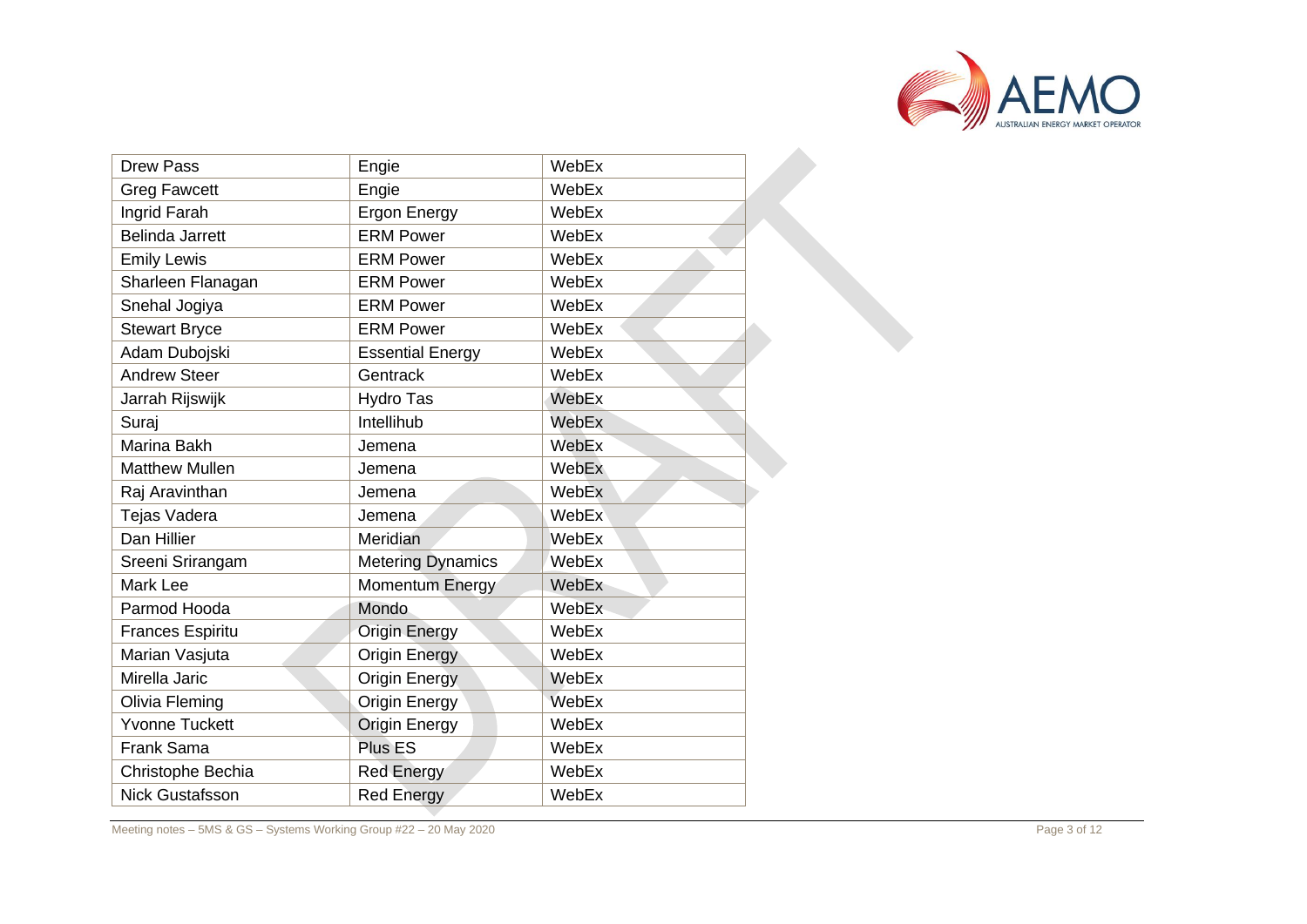

| Rajiv Kalra              | <b>SA Power Networks</b>  | WebEx        |
|--------------------------|---------------------------|--------------|
| <b>Audrey Follett</b>    | Snowy Hydro               | WebEx        |
| Angela Sheehy            | Stanwell                  | WebEx        |
| Elizabeth Byrne          | Stanwell                  | WebEx        |
| <b>Kim Elms Stanwell</b> | Stanwell                  | WebEx        |
| Michael Flyn             | Stanwell                  | WebEx        |
| Owen Self                | Stanwell                  | WebEx        |
| Roselle                  | Stanwell                  | WebEx        |
| <b>Tim Bellette</b>      | Stanwell                  | WebEx        |
| <b>Adrian Honey</b>      | <b>TasNetworks</b>        | WebEx        |
| Wilmund Foong            | <b>United Energy Dist</b> | WebEx        |
| Paul Greenwood           | <b>Vector AMS</b>         | WebEx        |
| Jayendra Weerawardana    | Zen Energy                | WebEx        |
| Amanda Pollard           | Orgin Energy              | WebEx        |
| <b>Brendan Twiddy</b>    | Origin Energy             | WebEx        |
| Chri Leffler             | <b>AGL</b>                | WebEx        |
| Krishna Moorthy          | <b>Origin Energy</b>      | WebEx        |
| Melina Masci             |                           | WebEx        |
| Rajesh                   |                           | WebEx        |
| <b>Rhys Albanese</b>     |                           | <b>WebEx</b> |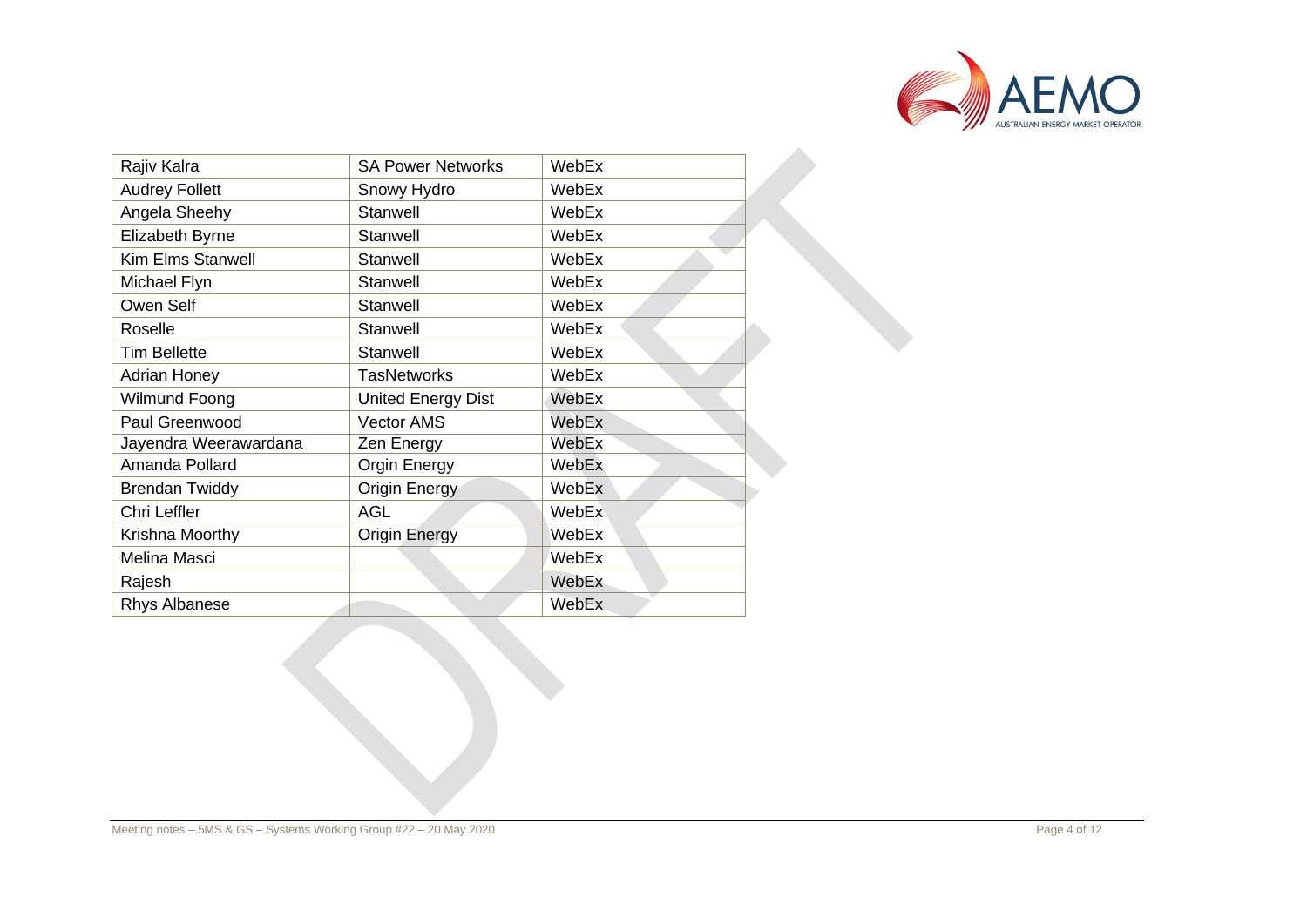

## **Preliminary Matters**

## **1. Welcome** – G. Windley

Attendees were welcomed to the #22 Systems Working Group (SWG) and it was noted that the meeting was being recorded for the purposes of note taking. It was requested for participants on Webex or phone to message or email [5ms@aemo.com.au](mailto:5ms@aemo.com.au) for inclusion on the list of attendees. An amendment to Agenda order was explained.

## **2. Meeting notes and actions**  $-A$ . McCague (slides 4)

The meeting notes for the previous SWG held on 29 April 2020 were confirmed. The actions from meeting #21 have been reviewed and updated. Please refer to the meeting pack and list below for more details.

## **3. Program Update** – G. Windley (slides 5 - 11)

AEMO provided a program update as set out in slide 6.

The impact of the change of date for milestone L1-M6 AEMO Internal Systems Development – Build Complete was discussed. Slide 11 provides a table with the milestones that have been impacted by this change.

A question was raised on the timing of the staging drops as a result of the change to L1-M6. It was confirmed that the staging drops for Retail had been split into two. The second software drop for Retail Release 2 will take place on 15 June 2020 and the third for Release 3 will take place on 31 August 2020.

It was noted that the proposal to bring the Settlements and Dispatch go-live dates is under consideration. AEMO is considering bringing them forward to mitigate the risk of having the go-live dates close to the new go-live date for the Metering Solution. The proposal is subject to further conversation internally and feedback from PCF and RWG. The PCF and RWG will be kept up to date on any progress. The proposed changes to settlements and dispatch go-lives are not reflected in the milestone diagram as they are still under consideration.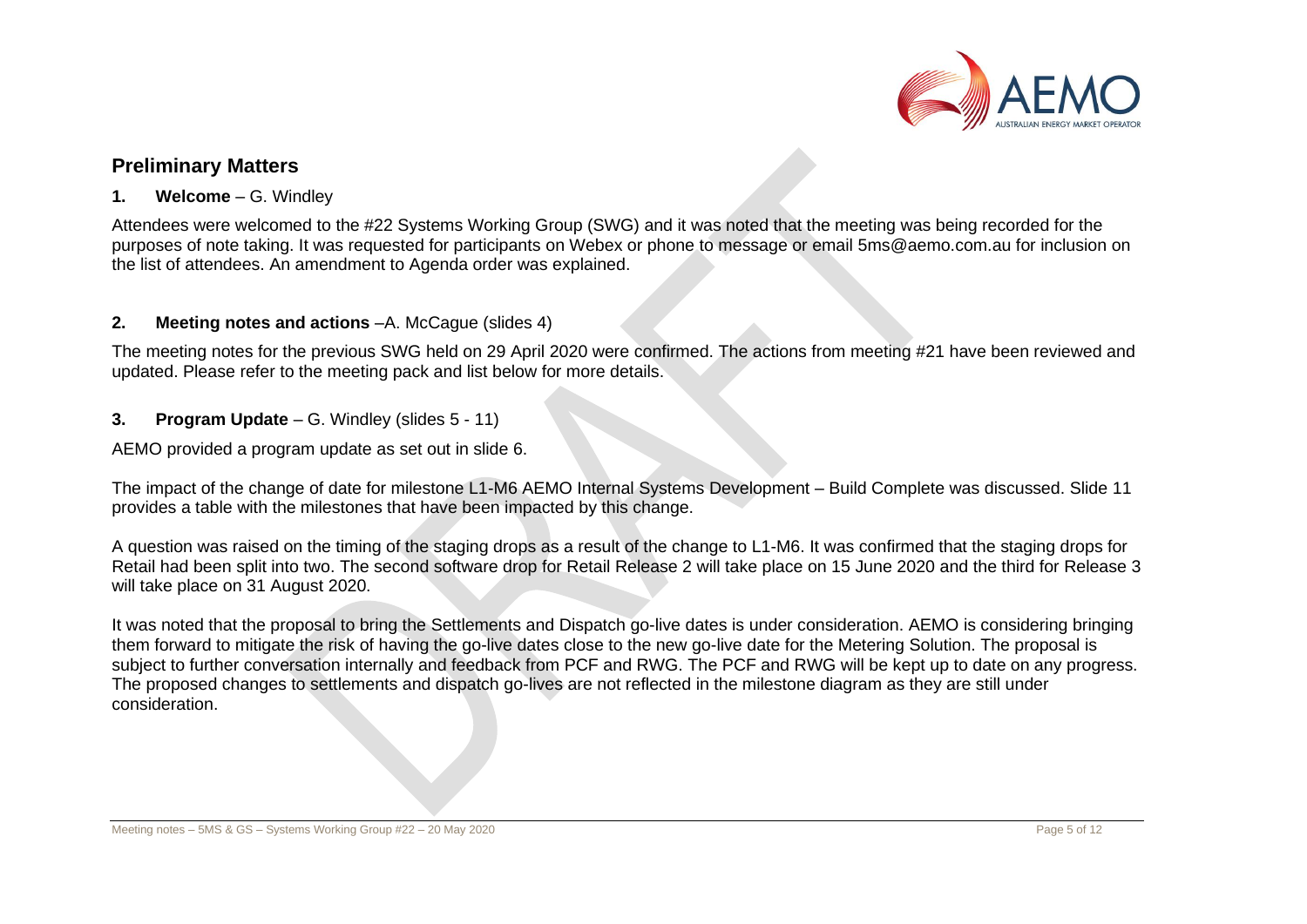

### **4. R39 Schema Discussion** – P. Lyttle (slides 12 - 13)

AEMO provided a summary of the key points from the r39 ase XML Schema Focus Group held on 11 May 2020. The meeting pack for this Focus Group is available on the AEMO Website [here.](https://www.aemo.com.au/-/media/files/electricity/nem/5ms/systems-workstream/swg/2020/5ms-and-gs---swg-asexml-focus-group---meeting-pack---8-may-2020.pdf?la=en&hash=B1C230867C9CC5F54CE59E4216ECDC2C)

#### **5. Day 1 Requirements: AEMO Systems Implementation**– Multiple Presenters (slides 25-27)

AEMO presented the changes that will be deployed for each of workstream – Dispatch, Retail and Settlements – and the requirements for participants with each go-live.

**Action 22.5.1**: AEMO to update slides 16, 18 and 20 in line Day-1 requirements and resend the SWG #22 pack.

#### **Dispatch**

Question: When will further information be available on whether the data model will be split (as referred to in slide 15)?

Answer: The data model would be split if the go-live dates for Settlements and Dispatch were to be moved. AEMO expects to have a conclusion on this matter by the next SWG in June.

Question: From when can participants see the 5-minutes bids in the data model?

Answer: Participants will see new 5-minute bids in the data model from 1 April 2021, which is the Dispatch Go-Live date according to the current timeline. The data model will also apply in pre-production from 29 November 2020.

#### **Retail**

Question: Where is the transition to MDFF/MTRD documented?

Answer: This transition is detailed in the Metering Transistion Plan (MTP).

Question: It would be good to have a 10MB agreement in the MTP.

Answer: The allowable delivery size of metering data is specified in the relevant AEMO and B2B documents, it is not based on agreement between Participants. Therefore, this item will not be included in the MTP.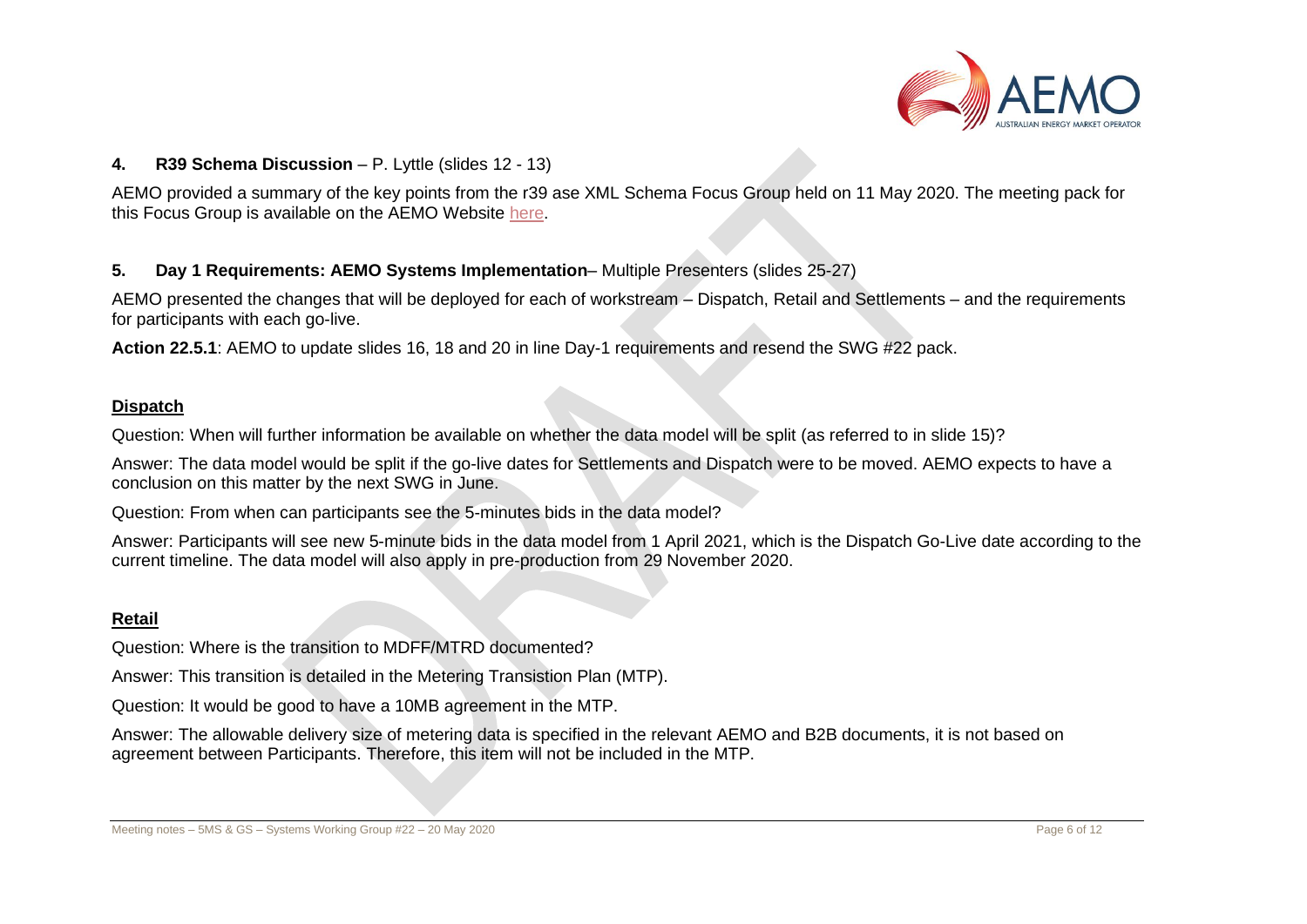

Question: Does this mean a Local Retailer can determine when they want to accept the new MDFF files?

Answer: MDFF files are currently received as part of B2B activities. As per the Rules, the sending of submultiples of market trading interval lengths e.g. 5-min can only occur by agreement between the FRMP, NSP, MDP and AEMO. There are no provisions in the Rules for Local Retailers (LRs) to object to these reads should an agreement be in place. AEMO and the RWG have committed to providing as much visability as possible to LRs should an agreement be established between the required parties.

Question: Will the MTP include activities relating to the initial use of the new datastream type code of 'N', to ensure Particpants are ready to receive and process them?

Answer: This will be discussed at the next Transition Focus Group.

Question: In relation to applying 'TNI2' updates, it was noted in previous discussions that this was to be provided manually as part of the NSP2 setup – can this be confirmed?

Answer: AEMO will be responsible for applying TNI2 values, in a similar manner to 'NSP2' values.

**Action 22.5.2**: AEMO to update slide 17 with to note that migration to r39 of ase XML Schema is necessary to accept the NMID response where there is a TNI2 value.

#### **Settlements**

Participants were asked by AEMO to consider whether they had automated reads of the mandatory changes listed on slide 19. Participants were requested to use the 5MS Staging Environment to ensure that the mandatory changes work with their own systems and process. Feedback is requested by Friday 5 June 2020.

**Action 22.5.3:** Participants to confirm if they require automated reads of any of the mandatory changes on slide 19 of the SWG #22 meeting pack related to Settlements.

## **6. Industry Testing Working Group Update** – T. Grant (slides 21-22)

AEMO provided the agenda for the upcoming ITWG on 27 May 2020 as set out on slide 22.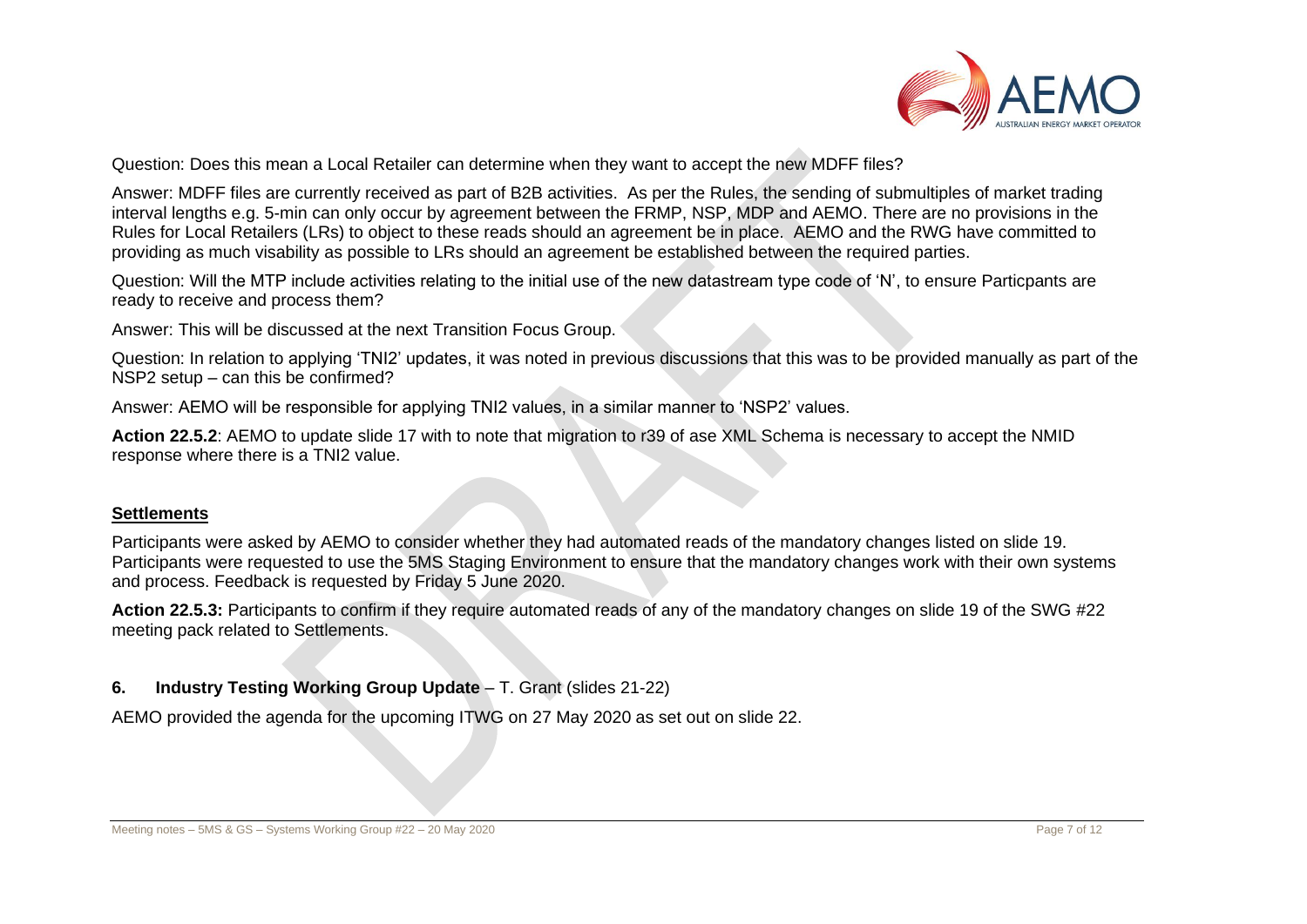

#### **7. Readiness Working Group Update** – G. Minney (slides 23 - 25)

AEMO provided an update on RWG #11 conducted on 14 May 2020 as set out on slide 24.

A summary of the key point from Industry Readiness Reporting Round 2 was presented as set out on slide 25. The RWG has looked at the results in more detail. The full report is available and SWG members encouraged to discuss with their RWG Members.

**8. Procedures Update** – S. Tu (Slides 26 -28)

AEMO provided a procedures update as per the slides.

**9. Next meeting** – G. Windley (slides 29 - 31)

AEMO noted that the next SWG #23 meeting is scheduled to be held on 17 June 2020. Any other agenda items to be added please advise 5ms mailbox.

Participants requested the following items be added to the SWG#23 agenda:

- Outline when AEMO will confirm the processes around the Global Settlement Cutover. E.g. what if any transactions are cancelled during the transition period etc.
- Run through of the impact assessment of proposed change in Dispatch and Settlement.

**10. Retail stream update** – J. Agelopoulos (slides 32-34)

AEMO provided a Retail Stream update as set out in the slides.

**11. Dispatch Stream Update** – I. Devaney (slides 35 - 37)

AEMO provided a Dispatch Stream update as set out in the slides.

Question: When will compression be available in the 5MS Staging Environment

Answer: 12 June 2020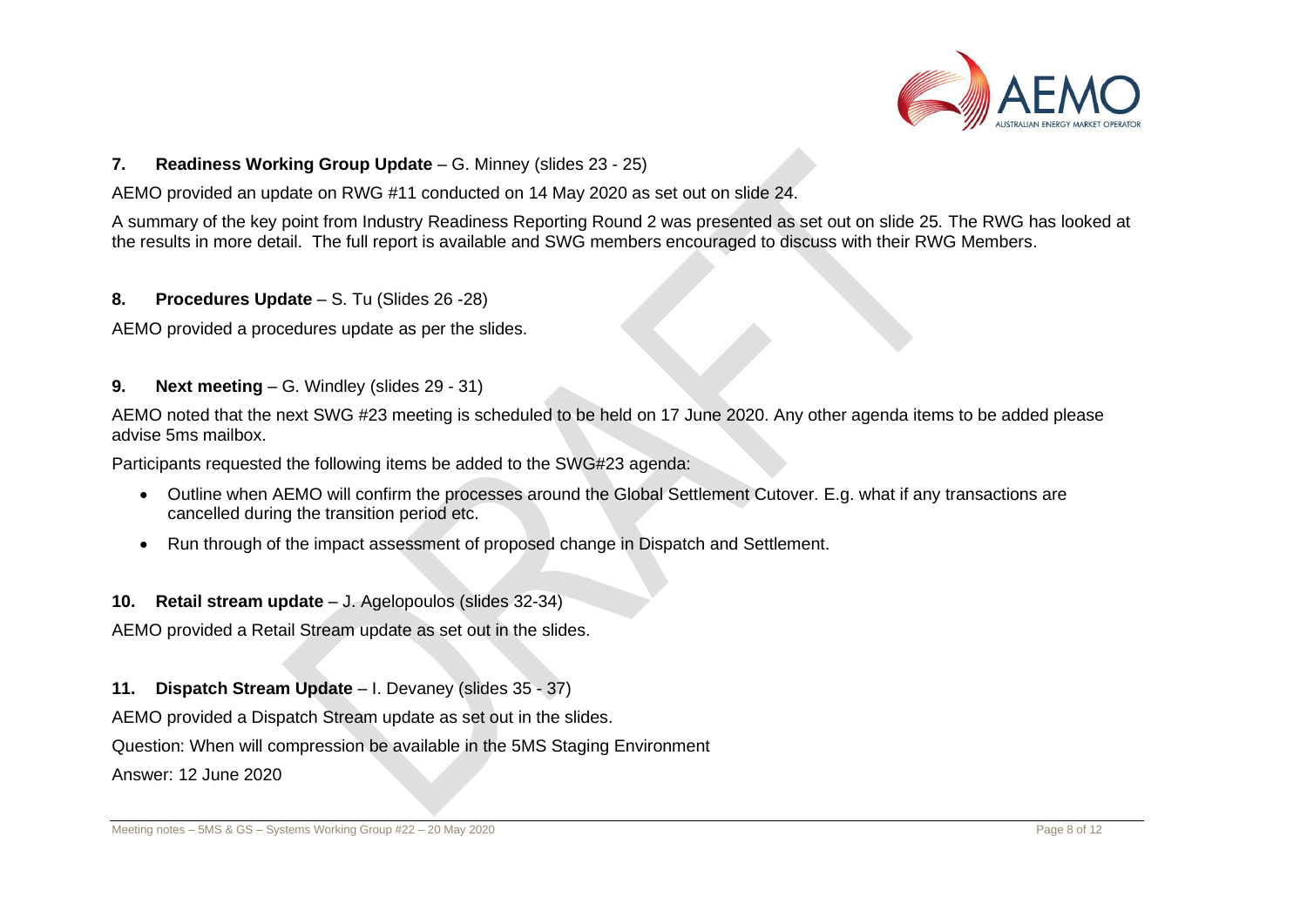

## **12. Dispatch Staging Release Drop 2 – 15th of May 2020** – I. Devaney (slides 38 – 40)

AEMO provided a summary of the functionality in the Dispatch Release Drop 2 in the 5MS Staging Environment.

**13. Data Model Impact**s – Sangeeta Pai (slides 41-42)

AEMO provided a summary of the changes to the data model in the release into the 5MS Staging Environment on 15 May 2020.

Question: Will the additional changes be added to the slide?

Answer: The additional changes will be added and circulated to participants.

Question: When will the data model tech spec be updated?

Answer: 22 May 2020

**Action 22.11.1:** AEMO to communicate the additional changes to columns in the dispatch data model by 22 May 2020.

**14. Settlements stream update** – M. Hilllaby (slide 43 - 45)

AEMO provided a Settlements Stream update as set out in the slides.

## **15. Settlements Staging Release Drop 3 May 2020** – M. Hillaby (slide 49 – 50)

An update was provided on the activities that took place for Settlements Package 3 in the 5MS Staging Environment. It was noted that there was an additional settlements drop on 15 May 2020.

#### **16. Meeting Close**

Meeting closed at 12:00.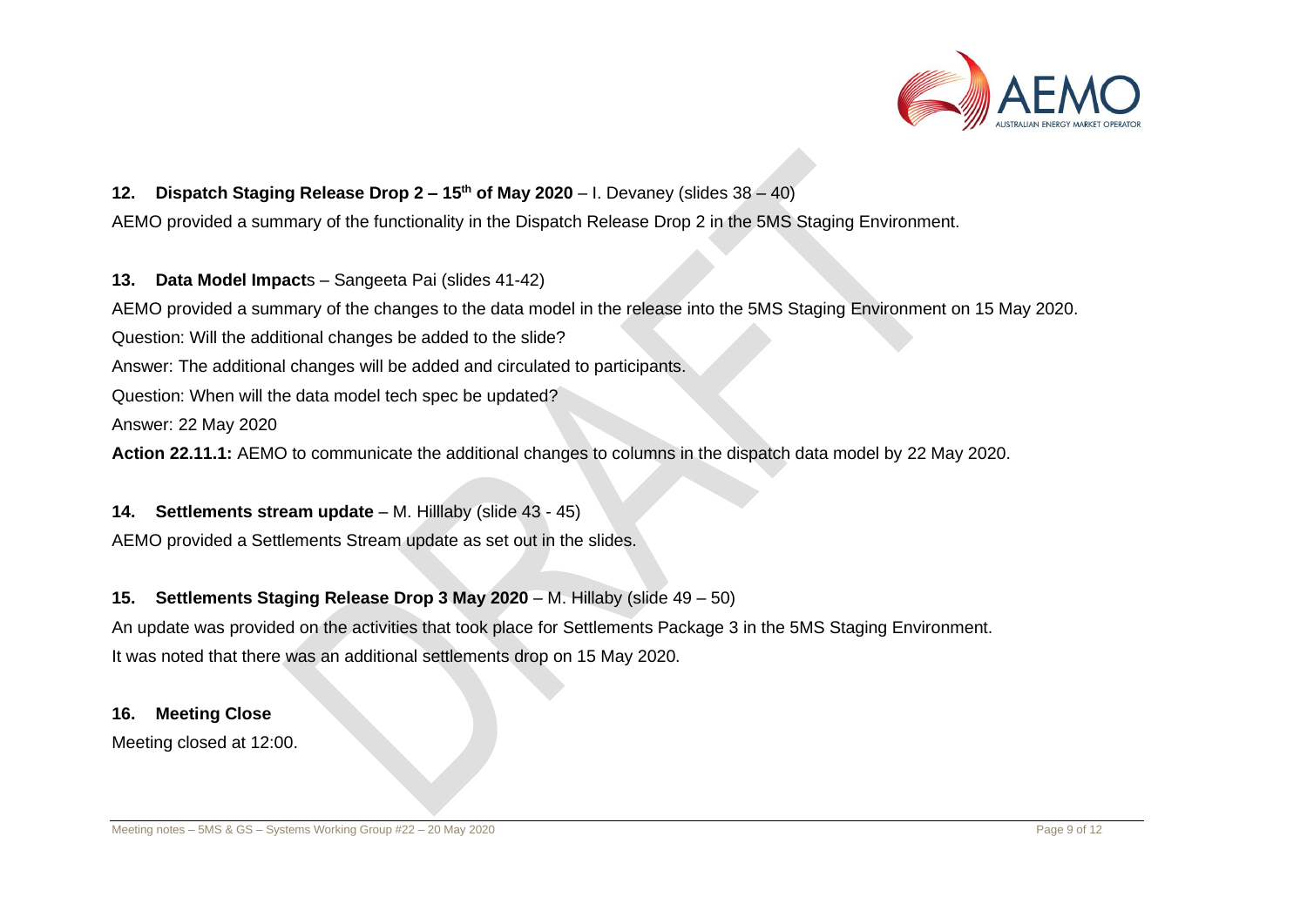## **Action Log**

| Item    | <b>Status</b> | <b>Topic</b>       | <b>Action</b>                                                                                                                                                    | <b>Owner</b>          | Due By     | <b>Comment</b>                                                                                                                                                                                                                                    |
|---------|---------------|--------------------|------------------------------------------------------------------------------------------------------------------------------------------------------------------|-----------------------|------------|---------------------------------------------------------------------------------------------------------------------------------------------------------------------------------------------------------------------------------------------------|
| 22.5.1  | Open          | <b>SWG</b>         | AEMO to update slides 16, 18 and 20 in line<br>Day-1 requirements and resend the SWG<br>#22 pack.                                                                | <b>AEMO</b>           | 29/05/2020 |                                                                                                                                                                                                                                                   |
| 22.5.2  | Open          | Retail             | AEMO to update slide 17 with to note that<br>migration to r39 of ase XML Schema is<br>necessary to accept the NMID response<br>where there is a TNI2 value.      | <b>AEMO</b>           | 17/06/2020 |                                                                                                                                                                                                                                                   |
| 22.5.3  | Open          | <b>Settlements</b> | Participants to confirm if they require<br>automated reads of any of the mandatory<br>changes on slide 19 of the SWG #22<br>meeting pack related to Settlements. | <b>SWG</b><br>members | 5/06/2020  |                                                                                                                                                                                                                                                   |
| 22.11.1 | Open          | Dispatch           | AEMO to communicate the additional<br>changes to columns in the dispatch data<br>model by 22 May 2020.                                                           | <b>AEMO</b>           | 22/05/2020 | Complete – email circulated on 22<br>May 2020.                                                                                                                                                                                                    |
| 20.17.1 | Open          | Dispatch           | AEMO to provide a list of affected tables in<br>the data model.                                                                                                  | <b>AEMO</b>           | 22/04/2020 | Queries from AGL, Energy Australia<br>and Snowy Hydro addressed via a<br>conference call on May 6 <sup>th</sup> . The<br>holding of other sessions being<br>planned for a later date. These will be<br>called Data Model Information<br>Sessions. |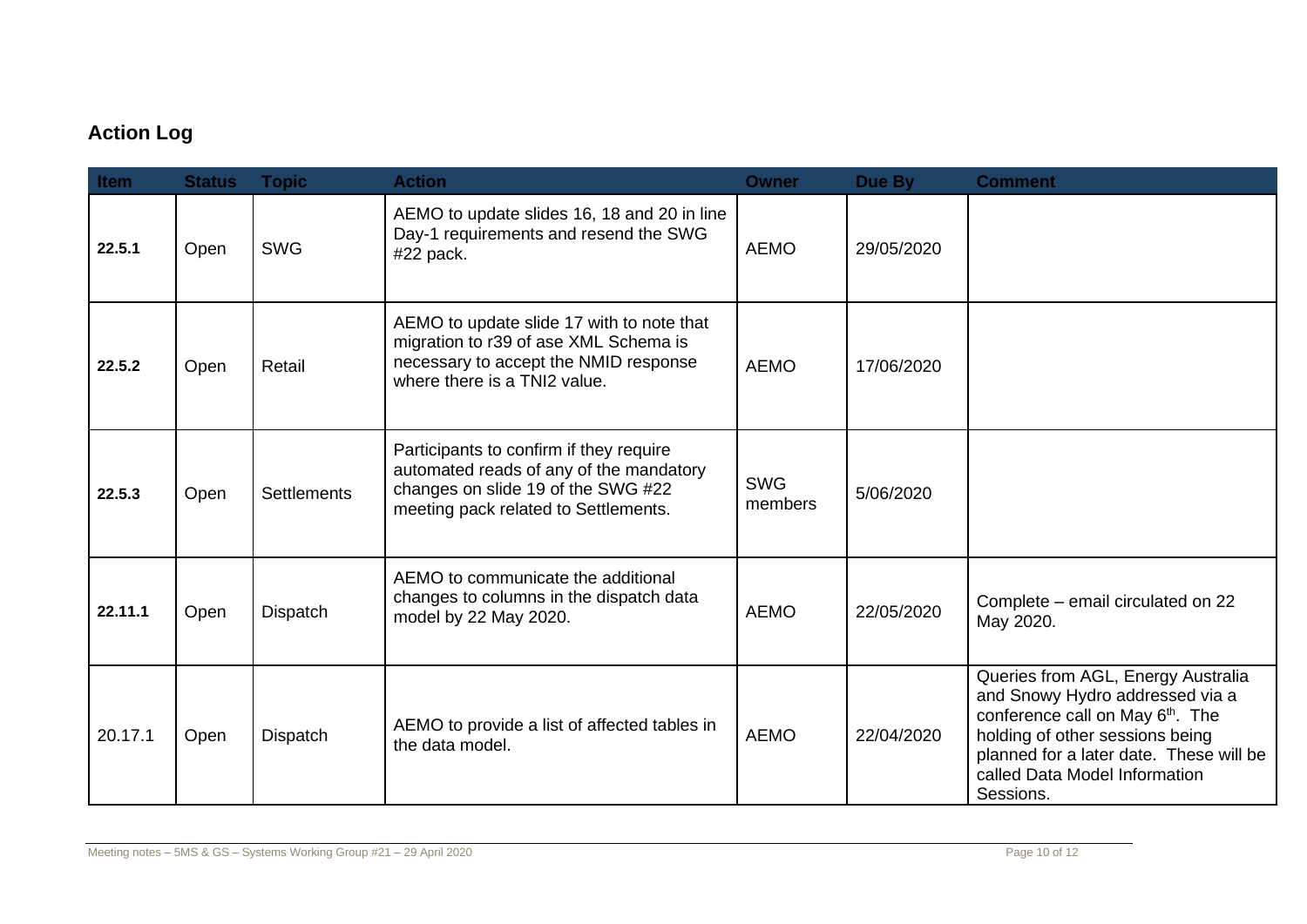

 $\mathcal{L}_{\mathcal{A}}$ 

## **Appendix 1: Further information on rule change process**

|                         | Rule change process                                                                                                                                                                                                                                                             | Procedure change process                                                                                                                                                                                                                                                                                                                            | Electricity contract market changes                                                                                                                                                                                                                               |
|-------------------------|---------------------------------------------------------------------------------------------------------------------------------------------------------------------------------------------------------------------------------------------------------------------------------|-----------------------------------------------------------------------------------------------------------------------------------------------------------------------------------------------------------------------------------------------------------------------------------------------------------------------------------------------------|-------------------------------------------------------------------------------------------------------------------------------------------------------------------------------------------------------------------------------------------------------------------|
| What?                   | AEMO submitted a rule change request to<br>defer 5MS and GS by 12 months.<br>See:<br>https://www.aemc.gov.au/sites/default/files/doc<br>uments/erc0298 rule change request pending.<br>pdf                                                                                      | The rule change request seeks that: As a<br>transitional matter, AEMO proposes that any<br>changes that are required to already-determined<br>procedures for the sole purpose of deferring the<br>effective date of 5MS or GS should not require<br>consultation."                                                                                  | A delay to 5MS would affect the contracts<br>market. Contracts would need to be assessed for<br>any impacts.                                                                                                                                                      |
| Who?                    | AEMC runs NER changes<br>See: www.aemc.gov.au                                                                                                                                                                                                                                   | AEMO runs NEM procedure changes under s8.9<br>of the National Electricity Rules<br>Different forums are used for doing initial<br>consultation with industry (see examples on next<br>slide).                                                                                                                                                       | Retailers, generators and other specialised<br>market participants agree bilateral contracts for<br>electricity (OTC, futures etc).<br>AFMA could potentially assist by facilitating a<br>working group that considers standard templates<br>for these agreements |
| How long?               | It depends on whether AEMC runs the process<br>as:<br>an 'expedited' rule change: 8 weeks with<br>one round of consultation, or<br>a standard rule change: several months<br>with two rounds of consultation<br>See: https://www.aemc.gov.au/our-<br>work/changing-energy-rules | It depends:<br>• Standard procedure changes have two rounds<br>of consultation: several months<br>• Minor and administrative procedure changes<br>are sometimes permitted without consultation<br>or with modified consultation requirements<br>The AEMC may determine how procedures<br>impacted by the 5MS deferral rule change are<br>consulted. | Industry led.<br>May have dependencies on the rule change<br>process.                                                                                                                                                                                             |
| How to have<br>your say | • Make a submission to the rule change<br>process<br>• Participate in any stakeholder workshops or<br>hearings                                                                                                                                                                  | • Make a submission to any procedure change<br>process<br>• Participate in any stakeholder forums                                                                                                                                                                                                                                                   | Industry led.                                                                                                                                                                                                                                                     |
| Key<br>stakeholders     | Whole of industry including retailers,<br>generators, metering service providers, network<br>service providers, consumer representatives<br>and large industrial customers                                                                                                      | 5MS program stakeholders are mainly: retailers,<br>generators, metering service providers, network<br>service providers.                                                                                                                                                                                                                            | Those participants who enter into contracts to<br>buy/sell electricity.                                                                                                                                                                                           |

## **Appendix 2: BAU channels for AEMO procedures issues**